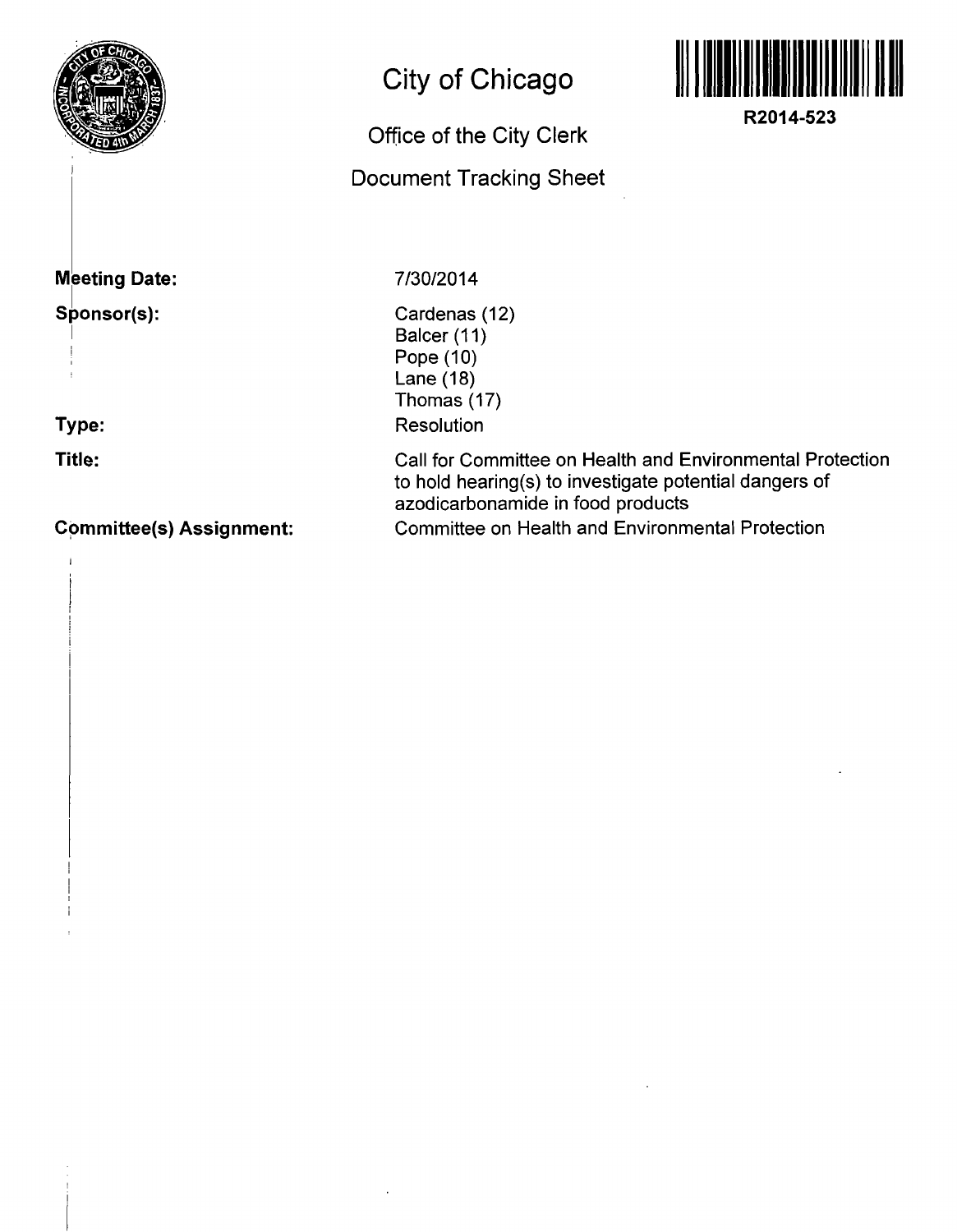Healt

### **RESOLUTIO N**

WHEREAS, the City of Chicago, more specifically the Department of Public Health, is responsible for the protection of consumers' health and safety, including the consumption of food; and

WHEREAS, the U.S. Food and Drug Administration allows the chemical compound azodicarbonamide as a bleaching and dough agent in flour at levels up to 45 parts per million; the two compounds, semicarbazide and urethane, are formed as azodicarbonamide breaks down during the baking process; and

WHEREAS, azodicarbonamide is also used in the manufacturing of plastics such as electronics, window and door gaskets, padded floor mats, and rubber shoe soles; and

WHEREAS, in 1997 the World Health Organization released the Concise International Chemical Assessment Document 16 which states that azodicarbonamide can induce asthma and skin sensitization in humans at workplaces where azodicarbonamide is manufactured or used; and

WHEREAS, in a 2003 review by the European Food Safety Authority, semicarbazide has been linked to serious health risks in laboratory animals, including fetal death; cleft palates, skeletal deformation and other birth defects; cancer; damage to brain and kidneys; and

WHEREAS, the FDA has agreed that further studies are required to continue to evaluate the safe use of azodicarbonamide and semicarbazide in food; and

WHEREAS, the United Kingdom has banned azodicarbonamide due to the Health and Safety Executive identifying azodicarbonamide as a respiratory sensitiser (a possible cause of asthma); azodicarbonamide is also banned in Singapore and not permitted in Australia or New Zealand; and

ίþ,

WHEREAS, azodicarbonamide has been found in over 500 food products in the United States including Pillsbury Dinner Rolls , Little Debbie products and Wonder Bread; and

WHEREAS, recently a group of 98,000 protesters have signed a petition convincing Subway Restaurants to remove azodicarbonamide from use in their bread; and

WHEREAS, the state of New York is considering legislation which calls for the prohibition of azodicarbonamide in baked goods; and